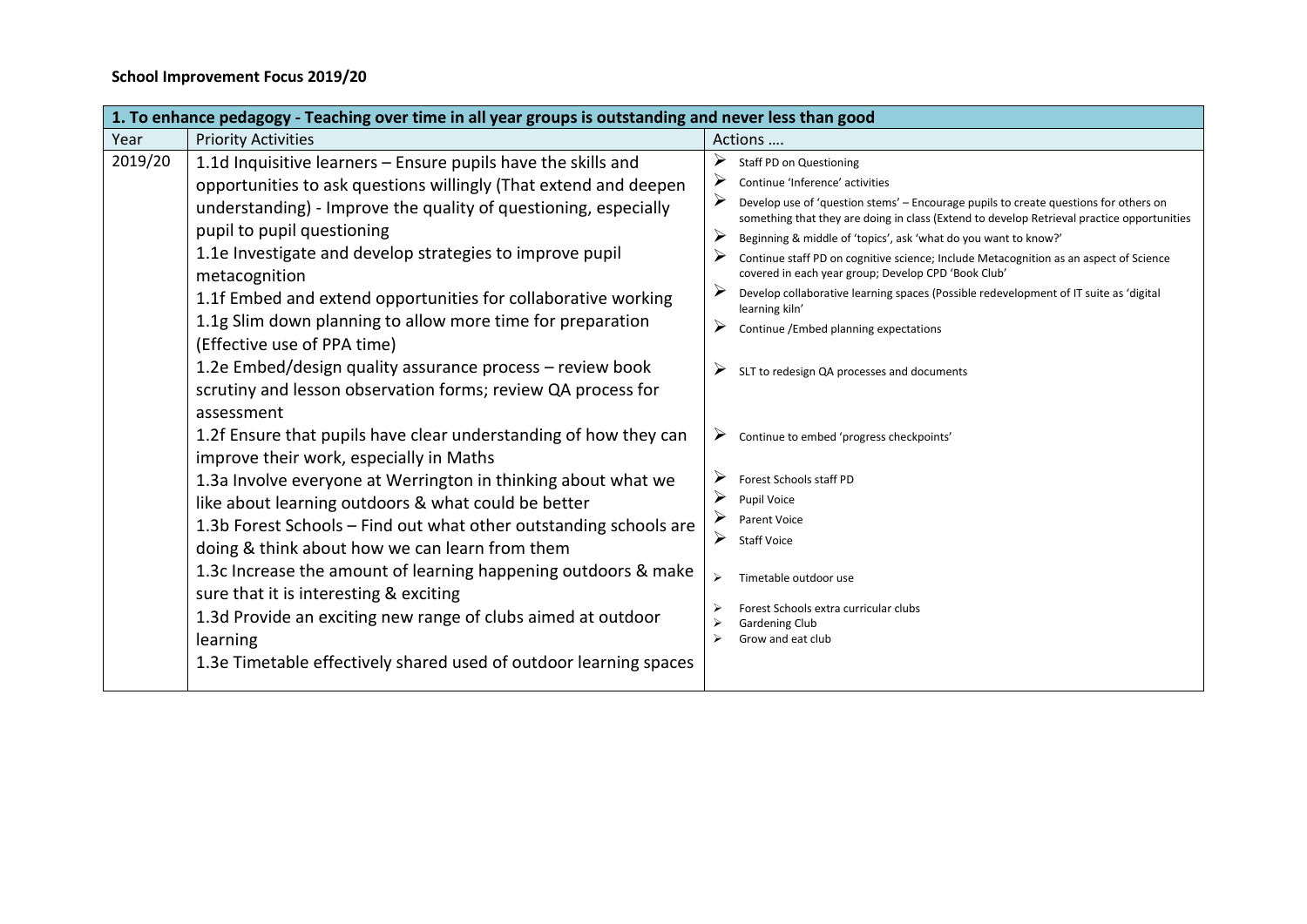| 2. Outcomes for Pupils - All pupils make substantial and sustained improvement in each year group and across the curriculum |                                                                                                                                                                                                                                                                                                                                                                                                                                                                                                                                                                                                                                                                                                                                                                                                                                                                                                                                                                                                        |                                                                                                                                                                                                                                                                                                                                                                                                                                                                                                                                                                                                                                                                                                                                                                                                             |  |
|-----------------------------------------------------------------------------------------------------------------------------|--------------------------------------------------------------------------------------------------------------------------------------------------------------------------------------------------------------------------------------------------------------------------------------------------------------------------------------------------------------------------------------------------------------------------------------------------------------------------------------------------------------------------------------------------------------------------------------------------------------------------------------------------------------------------------------------------------------------------------------------------------------------------------------------------------------------------------------------------------------------------------------------------------------------------------------------------------------------------------------------------------|-------------------------------------------------------------------------------------------------------------------------------------------------------------------------------------------------------------------------------------------------------------------------------------------------------------------------------------------------------------------------------------------------------------------------------------------------------------------------------------------------------------------------------------------------------------------------------------------------------------------------------------------------------------------------------------------------------------------------------------------------------------------------------------------------------------|--|
| Year                                                                                                                        | <b>Priority Activities</b>                                                                                                                                                                                                                                                                                                                                                                                                                                                                                                                                                                                                                                                                                                                                                                                                                                                                                                                                                                             | Actions                                                                                                                                                                                                                                                                                                                                                                                                                                                                                                                                                                                                                                                                                                                                                                                                     |  |
| 2019/20                                                                                                                     | 2.2e All staff engage enthusiastically with research & professional<br>development that moves on their learning & has a positive impact<br>on schools & pupils<br>2.2f All teachers to be able to demonstrate the impact of their<br>teaching on pupil outcomes so that pupils make typical and<br>better progress from their last statutory benchmark<br>2.3b Develop 'Maths for pleasure' - foster a love of Maths,<br>including Maths Books in reading areas<br>2.3c Embed Maths Mastery                                                                                                                                                                                                                                                                                                                                                                                                                                                                                                            | ➤<br>Use of Performance Development<br>➤<br><b>Staff PD Meetings</b><br>≻<br>Engage with PET, Keele Research School, etc<br>≻<br>All staff to be more aware of every pupils data from last 'statutory' benchmark<br>PPM to include discussion/analysis of data on progress made from last statutory<br>benchmark<br>Continue to maintain Maths focus across the school<br>Maintain / extend availability of Maths Reading Books/stories to all children<br>Maintain programme of staff CPD re: Maths Mastery                                                                                                                                                                                                                                                                                                |  |
|                                                                                                                             | 2.3e Ensure quality cross-curricular opportunities for pupils to<br>apply maths in a range of contexts<br>2.3i Embed the teaching of problem solving skills<br>2.3f Monitor opportunities for questioning/ reasoning - ensure<br>quality opportunities are provided to all pupils<br>2.4a Continue to increase/maintain the number of children who<br>exceed age related expectations by the end of reception<br>2.4b Ensure that all GLD pupils progress to at least meeting<br>expectations and above in reading, writing and maths in KS1<br>2.4c Accelerate progress of pupils in maths across KS2 - with a<br>focus on prior middle achievers and more able disadvantaged<br>pupils<br>2.4d Ensure that improved standards seen in maths in KS2,<br>transfers to pupil performance in tests<br>2.4e Embed/design quality assurance process - review book<br>scrutiny and lesson observation forms<br>2.3g Audit of staff subject knowledge ensures that appropriate<br>CPD is planned & delivered | Cross curricular Maths opportunities mapped out in planning<br>Maintain Maths PD focus; Maths interventions to be 'reasoning' / problem solving<br>focused<br>Monitor opportunities for questioning/reasoning<br>Include as a part of PPM<br>⋗<br><b>Maintain Staff PD</b><br>Continue to provide outstanding early years teaching & learning<br>Continue to develop parental engagement with EYFS<br>Review progress against last statutory benchmark at termly PPM<br>Review progress against last statutory benchmark at termly PPM<br>Review progress in PPM<br>Ensure interventions are effective/appropriate<br>$\triangleright$<br>Review Pupil Premium spend<br>➤<br>SLT to redesign QA systems & documents<br>Audit staff subject knowledge & respond accordingly - Focus on Science investigation |  |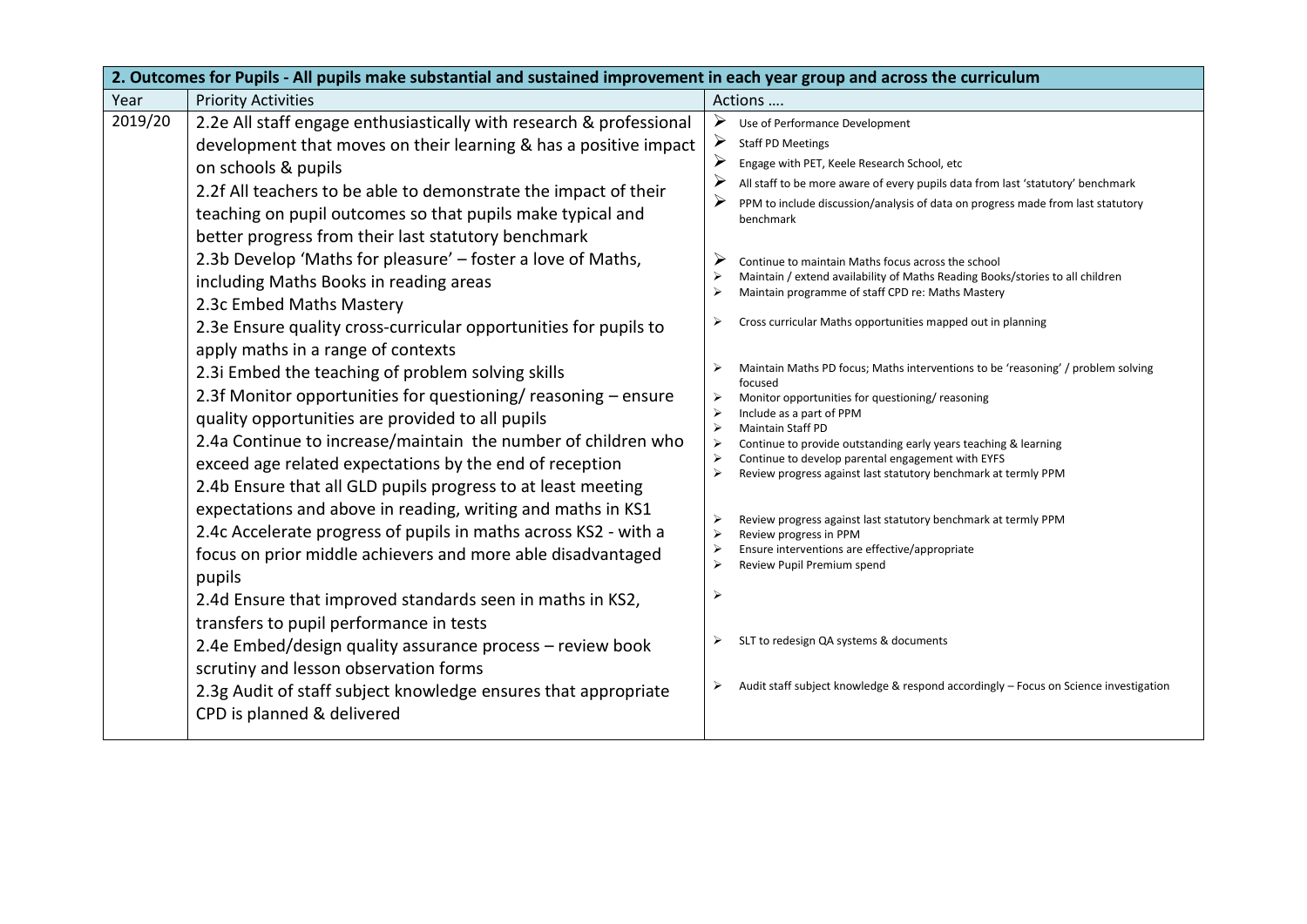| 3. Leadership & Management - Leaders motivate an effective teaching staff to deliver high quality education for every child |                                                                                         |                                                                                            |  |
|-----------------------------------------------------------------------------------------------------------------------------|-----------------------------------------------------------------------------------------|--------------------------------------------------------------------------------------------|--|
| Year                                                                                                                        | <b>Priority Activities</b>                                                              | Actions                                                                                    |  |
| 2019/20                                                                                                                     | 3.1c All staff see themselves as leaders in line with their                             | ⋗<br>Leadership opportunities developed                                                    |  |
|                                                                                                                             | experience and career development                                                       | Staff enrolled on to NPQML and/or NPQSL                                                    |  |
|                                                                                                                             | 3.1d Increase distributive leadership in securing improved practice                     | ≻<br>Development of leadership teams - eg Curriculum Team                                  |  |
|                                                                                                                             | and increased amounts of outstanding teaching and learning                              | ➤<br>Development of 'fixed term' leadership teams for specific projects/investigations     |  |
|                                                                                                                             | across the whole school<br>3.1 Ensure communication with, and engagement of, parents is | ➤<br>Maintain current channels of communication                                            |  |
|                                                                                                                             | good - raising aspirations/ fostering curiosity                                         | Develop opportunities to engage with parents during 'workshop' visits                      |  |
|                                                                                                                             | 3.2a Ensure quality, purposeful half-termly 'Pupil Progress                             | ➤<br>Continue to develop format of PPM                                                     |  |
|                                                                                                                             | Meetings' facilitate accurate data captures - 'hard' and 'soft' data                    | $\blacktriangleright$<br>QA data                                                           |  |
|                                                                                                                             | - which is effectively used to provide early identification of any                      | ⋗<br>Monitor interventions                                                                 |  |
|                                                                                                                             | pupils requiring intervention                                                           |                                                                                            |  |
|                                                                                                                             | 3.2b Ensure effective monitoring of interventions - are they                            | ➤<br>Monitor effectiveness of interventions. Interventions to be reasoning/problem solving |  |
|                                                                                                                             | effective/fit for purpose?                                                              | SLT to QA monitoring processes                                                             |  |
|                                                                                                                             | 3.2c Governors continue to strengthen school leadership through                         | Continue to grow & develop governing body through targeted recruitment of Governors        |  |
|                                                                                                                             | challenge & support informed by a secure knowledge of the                               | ≻<br>Develop governance with our PET partners                                              |  |
|                                                                                                                             | school's strengths and areas for improvement                                            |                                                                                            |  |
|                                                                                                                             | 3.2d Enhance links with Seven Stars network to quality assure                           | Continue to build on Seven Stars network                                                   |  |
|                                                                                                                             | assessment/interventions/ data analysis                                                 | Continue to play leading role in development of Seven Stars network                        |  |
|                                                                                                                             | 3.2e Ensure appropriate pastoral care systems are in place                              | Maintain and enhance current provision                                                     |  |
|                                                                                                                             | 3.5f Establish collaboration within MAT                                                 | Develop & enhance links with PET partners                                                  |  |
|                                                                                                                             | 3.4a Develop role of middle leaders to ensure all have the                              | <b>Staff PD Meetings</b>                                                                   |  |
|                                                                                                                             | knowledge, understanding and skills to further develop the whole                        | Development of middle leadership teams                                                     |  |
|                                                                                                                             | curriculum including outdoor learning                                                   | Continue planned curriculum PD                                                             |  |
|                                                                                                                             | 3.4b Provide leadership opportunities for staff who demonstrate                         | ➤<br>Development of middle leadership teams, such as Curriculum Team                       |  |
|                                                                                                                             | initiative, drive & vision                                                              | ➤<br>Develop 'fixed term' leadership teams to work on specific projects                    |  |
|                                                                                                                             | 3.4c Ensure that every middle leader is in at least one 'team' to                       | $\blacktriangleright$<br>a/a                                                               |  |
|                                                                                                                             | develop an aspect of the school - everyone has the chance to be                         |                                                                                            |  |
|                                                                                                                             | strategic and have an input into direction of the school.                               |                                                                                            |  |
|                                                                                                                             | 3.5d Explore links with networks in other parts of the country                          | Build on networks already established by PET                                               |  |
|                                                                                                                             | 3.5f Establish collaboration within MAT                                                 | ≻<br>Continue to build on PET collaborations                                               |  |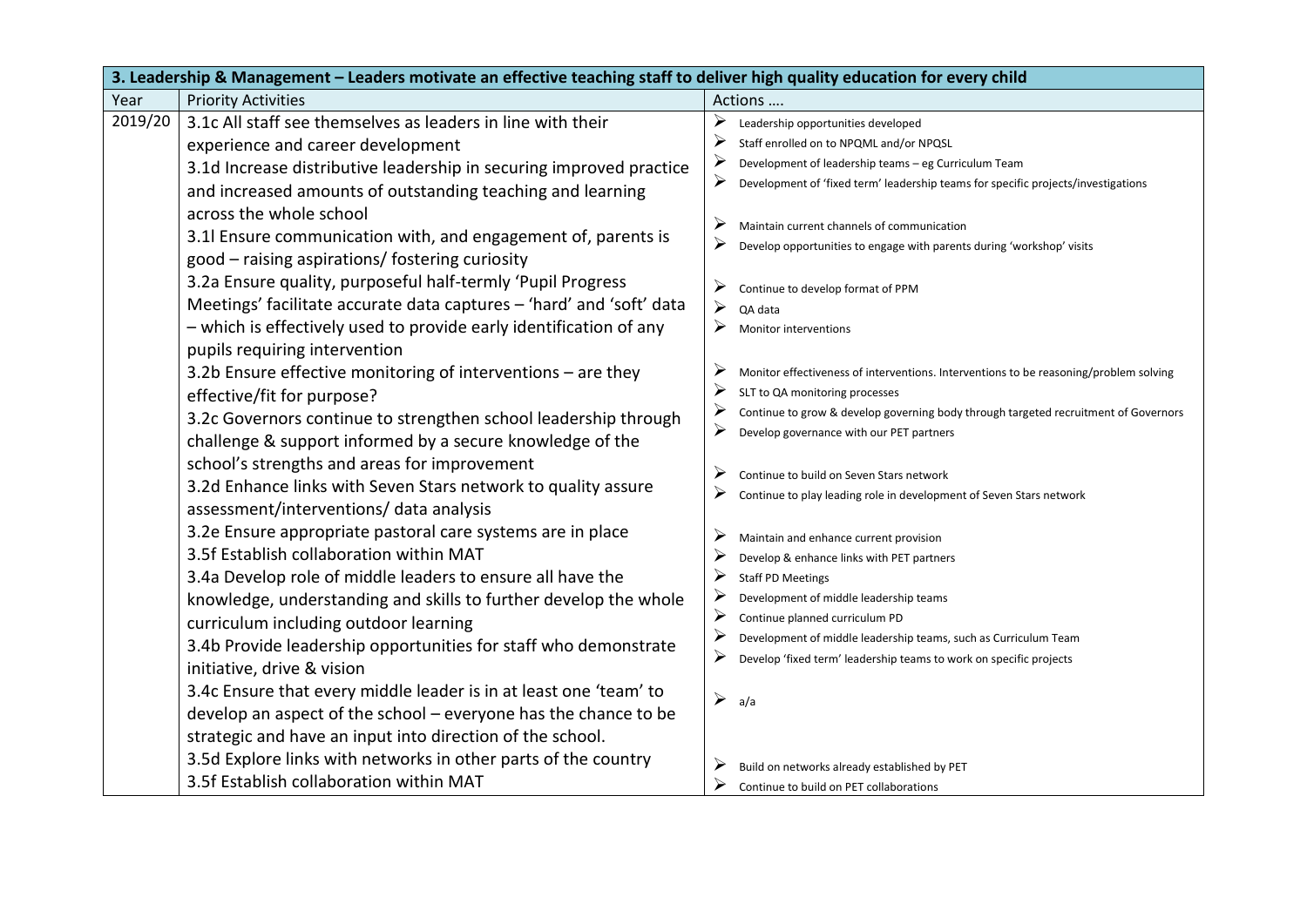| 4. Mental Health and Wellbeing – Our school community work together to ensure that everyone feels safe, stays well and shows respect to one |                                                                                                                                                                                                                                                            |                                                                                                                                                                                                                                                                                                                                                            |  |  |
|---------------------------------------------------------------------------------------------------------------------------------------------|------------------------------------------------------------------------------------------------------------------------------------------------------------------------------------------------------------------------------------------------------------|------------------------------------------------------------------------------------------------------------------------------------------------------------------------------------------------------------------------------------------------------------------------------------------------------------------------------------------------------------|--|--|
| another.                                                                                                                                    |                                                                                                                                                                                                                                                            |                                                                                                                                                                                                                                                                                                                                                            |  |  |
| Year<br>2019/20                                                                                                                             | <b>Priority Activities</b><br>4.1 Continued & regular safeguarding, e-safety & PREVENT<br>training for pupils & parents - improve the whole school<br>community's understanding of safe online behaviour for our<br>children                               | Actions<br>Continue regular safeguarding, e-safety & PREVENT training for staff, pupils & parents<br>Engage with NSPCC<br>Promote use of NOS resources<br>$\blacktriangleright$<br>Ensure online safety is embedded into the curriculum                                                                                                                    |  |  |
|                                                                                                                                             | 4.1b Ensure all safeguarding policies and procedures are robust<br>and effective<br>4.1c Investigate options to further improve site security<br>4.1d Engage with NSPCC safeguarding programmes                                                            | Follow school monitoring of policies schedule<br>⋗<br>Monitor effectiveness of policies<br>⋗<br>Engage in any appropriate training<br>$\triangleright$<br>New gates installed<br>⋗<br>Engage with NSPCC 'Pants' programme                                                                                                                                  |  |  |
|                                                                                                                                             | 4.2a Increase the school's capacity to support children's mental<br>health issues                                                                                                                                                                          | Continue to develop (CPD) awareness & skill of staff in providing support<br>➤<br>⋗<br>Continue to develop 'wellbeing' within/across the curriculum                                                                                                                                                                                                        |  |  |
|                                                                                                                                             | 4.2e Continue to develop role of 'Wellbeing' Teacher Assistant<br>4.2f The curriculum promotes mental health & wellbeing<br>4.2h All pupils equipped with strategies which enable them to<br>have authentic conversations with themselves, their peers and | Continue to develop skills, and profile, of Wellbeing Assistant<br>⋗<br>⋗<br>Monitor curriculum to ensure that mental health & wellbeing promoted<br>PSHE, Online Safety & Mental health leads to monitor curriculum<br>⋗<br>Continue to develop wellbeing awareness and skills of pupils<br>➤<br>Focus on developing oracy / questioning skills of pupils |  |  |
|                                                                                                                                             | teachers<br>4.2i Ensure pastoral care systems are robust and fit for purpose<br>so that every child has 'a voice and a choice'.                                                                                                                            | Monitor/review effectiveness of pastoral care system<br>⋗<br>Develop links with Pet and external agencies to support pastoral system<br>⋗<br>Enhance 'pupil voice'                                                                                                                                                                                         |  |  |
|                                                                                                                                             | 4.3c Focus on employability skills contributes to outstanding<br>teaching & learning & to outstanding achievement -                                                                                                                                        | Focus on developing employability skills - reasoning, problem solving, questioning, oracy,<br>⋗<br>resilience, reliability, collaboration                                                                                                                                                                                                                  |  |  |
|                                                                                                                                             | Encourage/teach children to identify & nurture their own talents<br>& ambitions; Teach & use problem solving approaches to<br>promote resilience, independence, collaboration & risk-taking;<br>staff provide excellent models of resilience, confidence,  | ➤<br>Engage with STEM - STEM ambassadors, Aspire project, etc<br>⋗<br>Maintain 'Principles' Assemblies and visitors<br>Promote good mental health<br>⋗<br>$\blacktriangleright$<br>Develop 'enterprise' activities                                                                                                                                         |  |  |
|                                                                                                                                             | independence, collaboration & risk-taking for pupils to emulate<br>4.4a Continue to improve in-school transition arrangements so<br>that all pupils move smoothly from one year group/team/key                                                             | Continue to monitor and improve transition arrangements<br>Through PET, further enhance transition arrangements with Moorside                                                                                                                                                                                                                              |  |  |
|                                                                                                                                             | stage to another<br>4.4c Enhance links with PVI/ Pre-School providers                                                                                                                                                                                      | Continue to visit/support PVI/ pre-school providers<br>➤                                                                                                                                                                                                                                                                                                   |  |  |
|                                                                                                                                             | 4.5a Develop and introduce scheme of work                                                                                                                                                                                                                  | Mental Health Scheme of work developed, introduced and monitored                                                                                                                                                                                                                                                                                           |  |  |
|                                                                                                                                             | 4.5c Monitor effectiveness of Scheme of Work - Mental Health                                                                                                                                                                                               | ➤<br>Embed Mental health throughout school curriculum                                                                                                                                                                                                                                                                                                      |  |  |